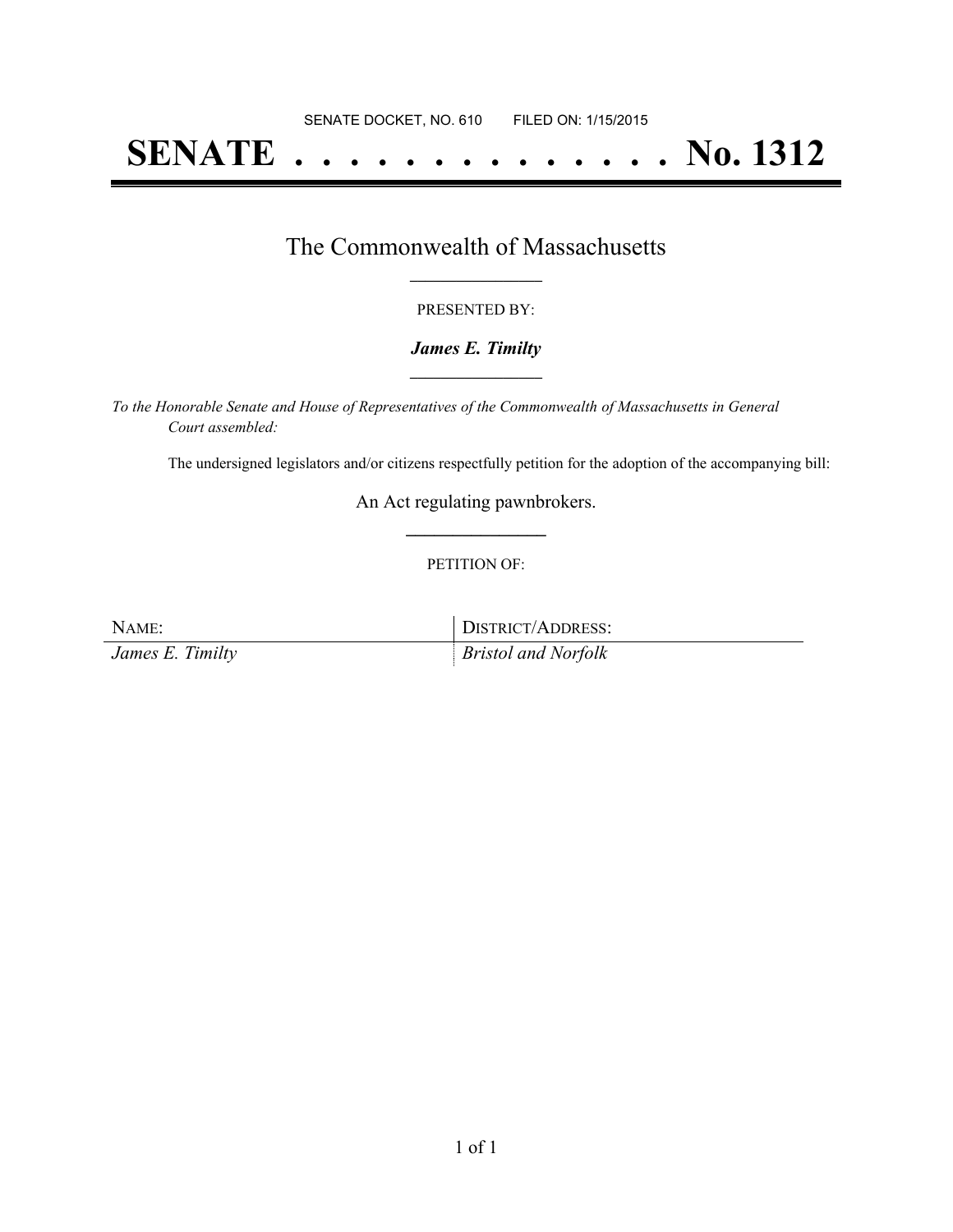# SENATE DOCKET, NO. 610 FILED ON: 1/15/2015 **SENATE . . . . . . . . . . . . . . No. 1312**

By Mr. Timilty, a petition (accompanied by bill, Senate, No. 1312) of James E. Timilty for legislation to regulate pawnbrokers. Public Safety and Homeland Security.

## The Commonwealth of Massachusetts

**In the One Hundred and Eighty-Ninth General Court (2015-2016) \_\_\_\_\_\_\_\_\_\_\_\_\_\_\_**

**\_\_\_\_\_\_\_\_\_\_\_\_\_\_\_**

An Act regulating pawnbrokers.

Be it enacted by the Senate and House of Representatives in General Court assembled, and by the authority *of the same, as follows:*

| $\mathbf{1}$   | SECTION 1. Section 75 of chapter 140, as so appearing, is hereby amended by striking                 |
|----------------|------------------------------------------------------------------------------------------------------|
| 2              | out, in line 5, the words "fifty dollars" and inserting in place thereof the following words: - two  |
| 3              | hundred dollars for the first offense, and by a fine of not more than five hundred dollars for each  |
| $\overline{4}$ | subsequent offense. A violation of this section shall constitute a violation of section 2 of Chapter |
| 5              | 93A.                                                                                                 |
| 6              | SECTION 2. Section 76 of chapter 140, as so appearing, is hereby amended by striking                 |
| 7              | out, in lines 1 and 2, the words, "in any city or in any town of ten thousand or more inhabitants,". |
| 8              | SECTION 3. Chapter 140 is hereby further amended by striking out section 79, as so                   |
| 9              | appearing, and inserting in place thereof the following section: -                                   |
| 10             | Section 79. Every person who carries on the business of a pawnbroker shall at the time               |
| 11             | of making a loan record information pertaining to every transaction, including but not limited to    |
| 12             | the name, address and date of birth of the person pawning an article, the amount of money            |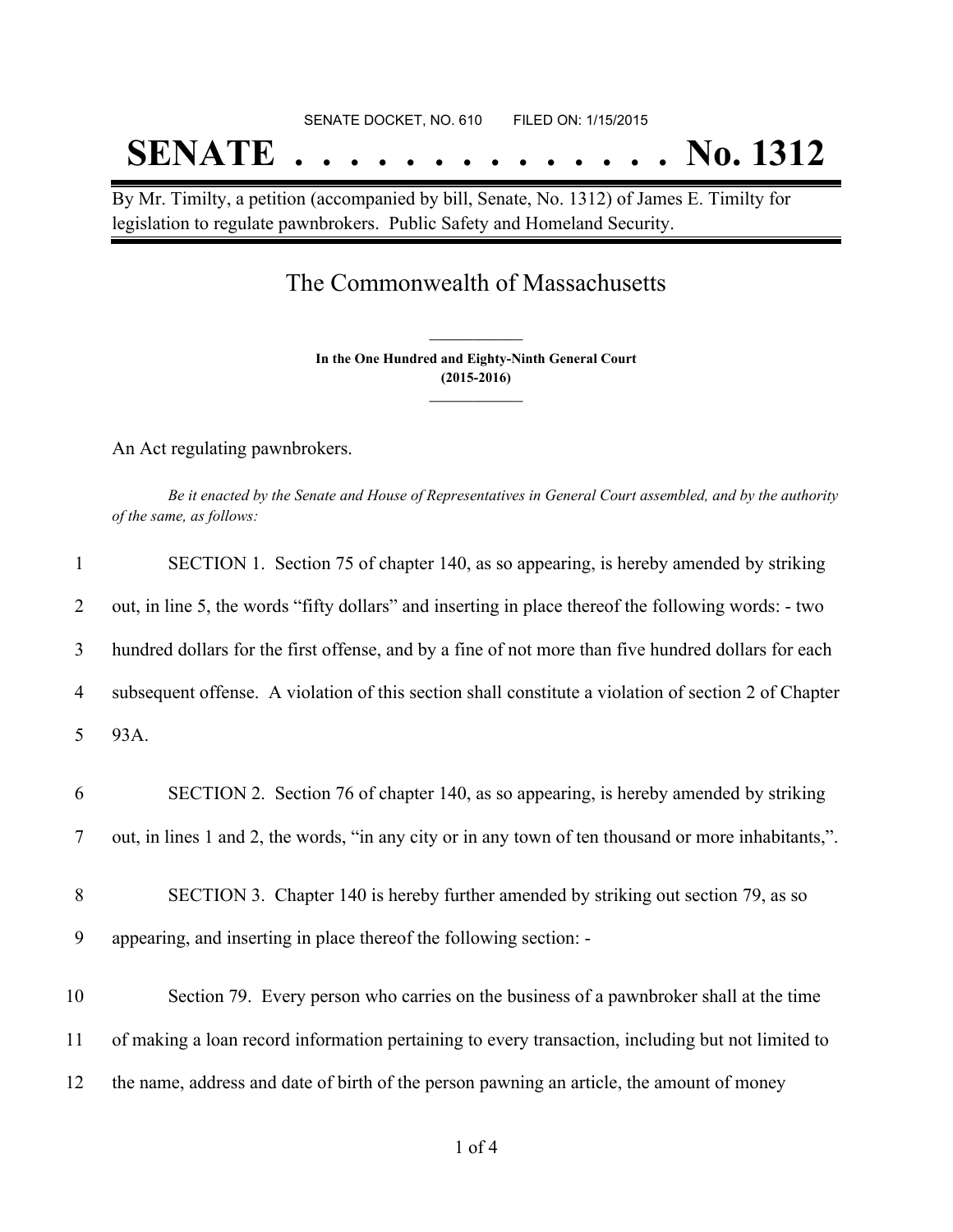loaned thereon, the rate of interest to be paid on such loan, a full description of the article including all distinguishing marks and numbers, and the time and date of the transaction, and shall not accept an article unless the person offering it shows an identification card bearing the person's photograph. The pawnbroker or any employee thereof shall photograph the person offering an article in pawn, and shall photograph the articles being pawned. Said transaction information, the photographs of the person pawning the article or articles, the article or articles pawned, shall be transmitted electronically by the next business day, using the New England State Police Information Network, to be housed by the Executive Office of Public Safety, and shall be retained on the licensed premises a digital copy of the transaction information and digital copy of the photographs as part of his records. All information gathered, recorded or transmitted in any manner by pawnbrokers pursuant to this section shall be available to any law enforcement officer at any time for any reason, or to the licensing authority of any city or town or their designee, and no pawnbroker or person pawning any article shall have an expectation of privacy concerning any information about the transaction, including but not limited to any photographs taken. No item carrying an identifiable serial number shall be required to be photographed, so long as serial and model numbers are submitted with the transaction information.

 Any person offering any article for pawn who provides a wrong name, address or date of birth, or shows false, forged or counterfeit identification shall be punished by a fine of not more than one thousand dollars or by imprisonment for not more than six months. A police officer may arrest without a warrant any person whom he has probable cause to believe has provided a wrong name, address or date of birth, or has shown false, forged of counterfeit identification as described above. Any pawnbroker who knowingly records or transmits false information about a transaction shall be fined not more than one thousand dollars for the first offense, and upon a

of 4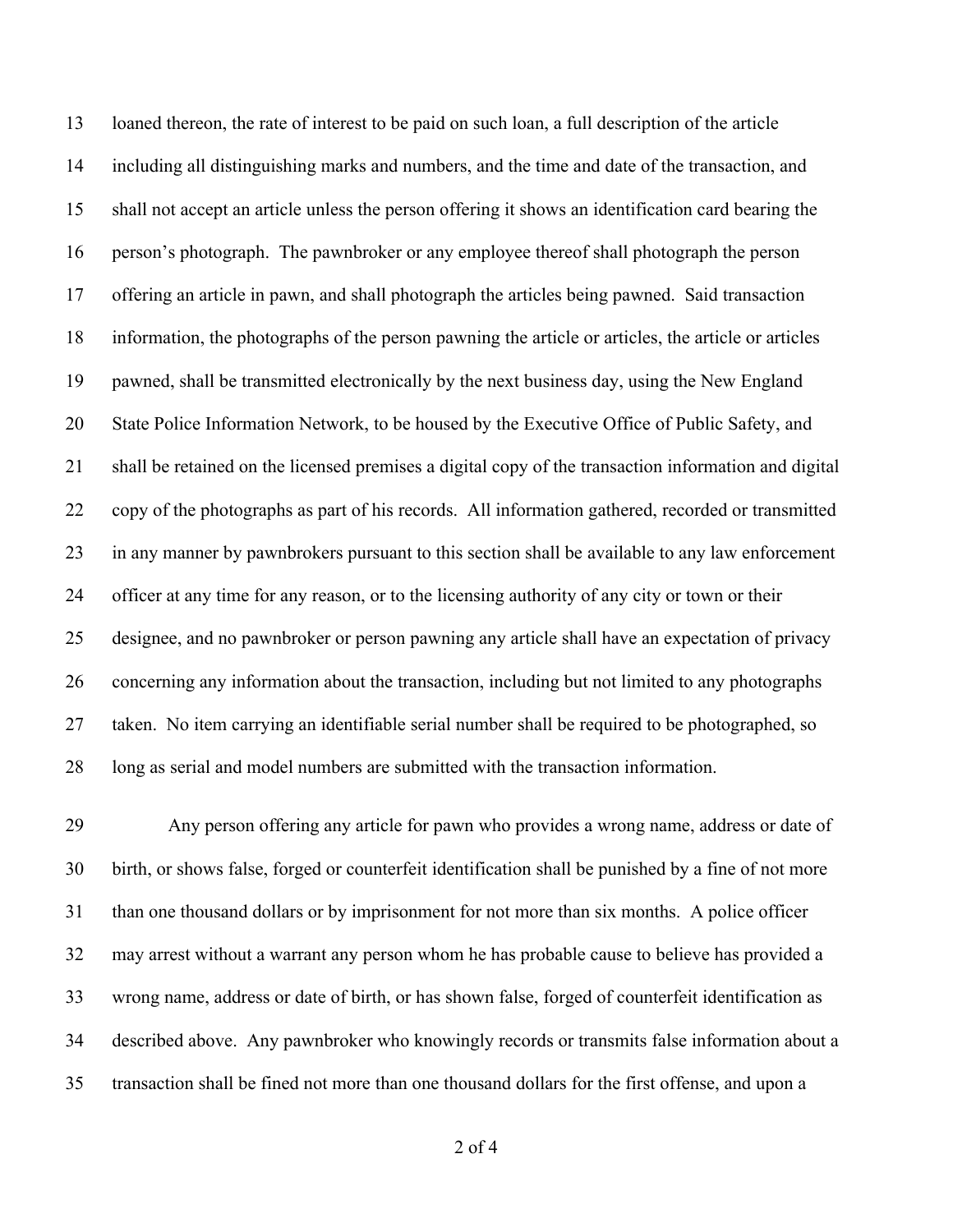second offense shall be fined not more than two thousand dollars and his license may be revoked, and he may not be permitted to conduct the business of a pawnbroker in the commonwealth for one year.

 The Executive Office of Public Safety shall not impose a fee on anyone submitting information to this system.

 SECTION 4. Chapter 140 of the general laws is hereby amended after Section 84 by adding the following new section.

 Section 84A. If it appears to the police commissioner and of the superintendent and chief inspector of police of Boston, of the colonel of the state police, and of the chief of police and selectmen of their respective cities or towns, or of an officer specially authorized by any of them in writing for that purpose that any articles pledged under the provisions of section 70 of chapter 140 have been stolen, he may give written notice to the pledgee to hold such articles, and they shall thereafter be held by the pledgee for sixty days unless said notice shall be recalled in writing by the officer giving it, and be subject to inspection and examination at all reasonable times; and they shall be produced, upon notice or summons by the district attorney or other prosecuting officer, before any court or grand jury if the question of the larceny of the same is under investigation, and said pledgee shall not be liable in damages or otherwise on account of such detention.

 SECTION 5. Section 71 of Chapter 140 is amended by striking it in its entirely and inserting in place thereof the following new section.

 Section 71. Articles deposited in pawn with a licensed pawnbroker shall, unless redeemed, be retained by him on the premises occupied by him for his business for at least four

of 4